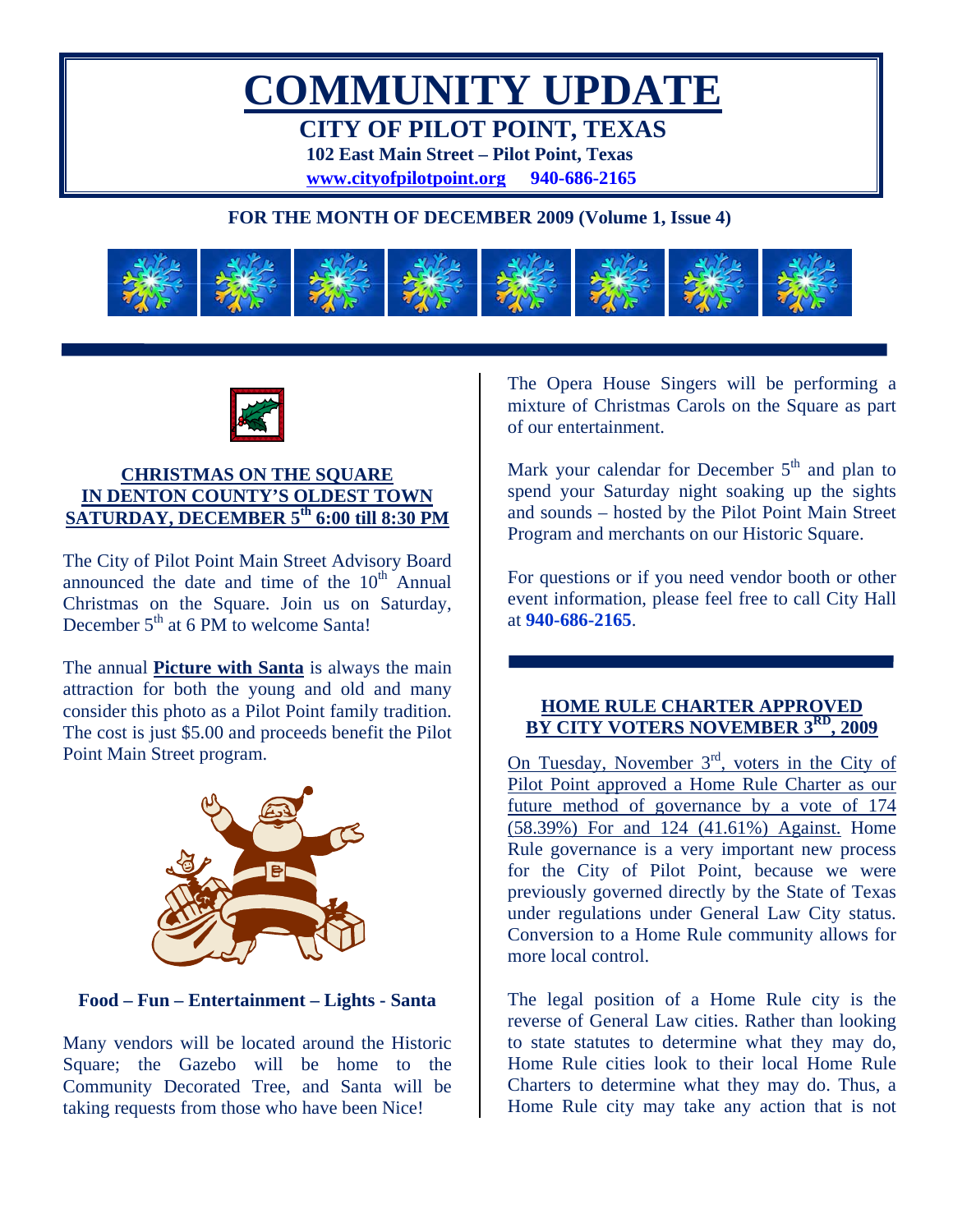prohibited by the Texas Constitution or statutes as long as the authority is granted in the Charter of the city. Home Rule cities have the full power of self government and may take any action in the interest of the citizens' health, safety and welfare which is not contrary to the Texas and U.S. Constitutions or federal or state laws.

Several of the more notable changes included in the Home Rule Charter approved by local voters include:

- 1. The city council shall now consist of six (6) council members and a mayor, instead of five (5) council members and a mayor. The sitting city council shall appoint a qualified city resident to the new open position until the council elections in May 2010.
- 2. Our Mayor will now have full voting powers; previously the mayor only voted in the event of a tie.
- 3. The Home Rule Charter provides for a process for Recall, Initiatives, and Referendums by local citizens; previously no such provisions were available to local voters because no such provisions were provided under General Law status.
- 4. Council members will now be elected by a majority (above 50%), instead a simple plurality of votes. This provision creates the possibility of future runoff elections for a position, but it also assures residents that a candidate will be elected by a majority of voters in the community for each place on the city council.
- 5. The Municipal Court Judge must be a licensed attorney in the State of Texas; previously the Judge was not required to be a licensed attorney.
- 6. The City Council retains executive power to appoint the City Manager, City Secretary, Municipal Judge(s), City Attorney, and all advisory board or commission members; previously the City Council also approved the employment appointment of ALL city employees – the authority for employment appointment of all other city employees now rests with the City Manager.
- 7. The city budget must now include a 5-year capital improvements program for future

planning purposes; previously there was no such requirement.

Residents may secure a printed copy of the new Home Rule Charter from the Lobby of City Hall – 102 East Main Street, the Pilot Point Public Library – 324 South Washington, or you may also print a copy off our city webpage:

#### **www.cityofpilotpoint.org**

## **CITY LOGO AND SLOGAN CONTEST ANNOUNCED BY CITY COUNCIL**

The City Council is interested in developing a new city logo and slogan and has decided to openly solicit entries through an art contest, with the winning entry receiving a \$500 cash prize. If there is a separate entry chosen for the logo and slogan, then the individuals will receive \$250 each.

The Logo/Slogan Contest Committee chaired by Bruce Thomas and co-chaired by Dick Bullwinkle will soon make a formal announcement of the list of local judges and a who's who list of celebrity judges and publicize the contest rules in December, for a scheduled kickoff of the contest in January 2010. The contest will also have its own logo/slogan website for access and logo/slogan submittals. Detailed contest information will be released in our next newsletter as we get closer to the actual kick off of the contest.

This contest will be open to young or old, professionals or amateurs, any and everyone will be welcome to enter and multiple entries are allowed.

Tentative contest schedule:

Contest Kickoff – January 5, 2010

- Press Release Contest Website Launch
- "Call for Entries"

Contest Deadline – February 19, 2010 - Entry Deadline

Announce Winner – February 26, 2010

- Press Release
- Recognition Award Dinner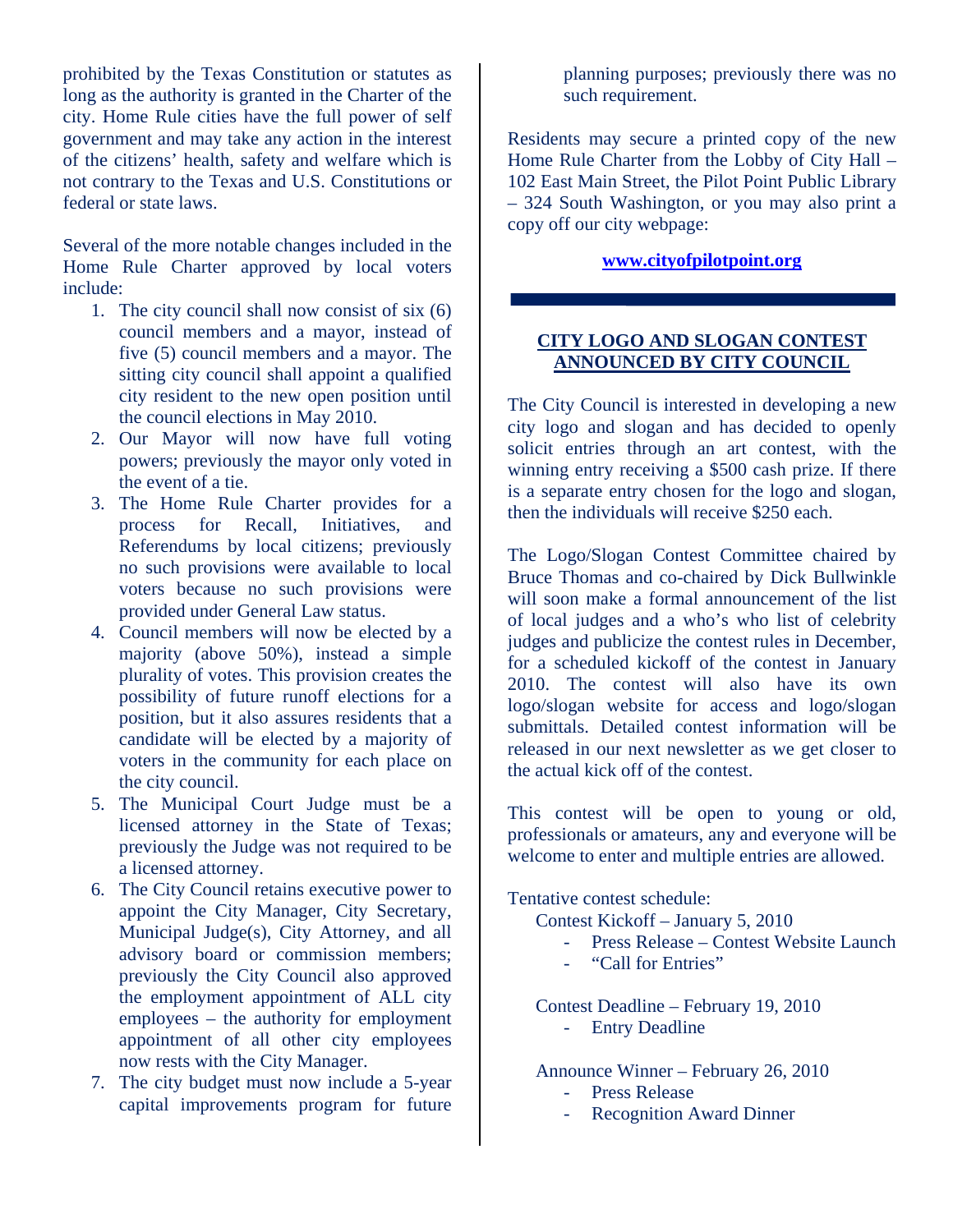#### **UPDATED NORTH TEXAS HORSE COUNTRY DRIVING TOUR BROCHURE DEBUTS**

A fully updated Horse Country brochure was delivered to participating cities this month, highlighting a driving tour covering nine (9) regional cities (including Pilot Point) and seven (7) North Texas counties. The new brochures are being delivered to Texas Tourism Centers for distribution to visitors and tour bus operators; the brochure compliments the Texas Lake Trails system.

Pilot Point leads the list of nine (9) cities with thirteen (13) major horse ranch operations. In addition, Pilot Point has bragging rights to two (2) adjacent major State Parks, and the highly popular Lantana Lodge Resort and Restaurant on Lake Ray Roberts. Pilot Point is also the home of the beautiful multi-use 20-mile Greenbelt Corridor Trail with 10-miles for equestrian use and 10-miles for hike & bike use.

Pilot Point is ideally located at the very Heart of North Texas Horse Country!

Copies of the updated North Texas Horse Country – Driving Tour Brochure are available at City Hall, the Chamber of Commerce, Lantana Lodge Resort and Restaurant, and Texas Tourism Centers.

# **HISTORIC DOWNTOWN WALKING TOUR BROCHURE**

In a collaborative effort by the Pilot Point Main Street Office, the City Historic Review Committee, and downtown merchants, a new full color Walking Tour Brochure has been developed for distribution locally and at select Texas Tourism Centers.

The intent of the brochure is to highlight the numerous historic buildings and sites in and near downtown Pilot Point and further highlights our Commercial Historic District which is listed on the prestigious and coveted "National Register of Historic Places", commonly known as the National Register. The brochure compliments the nearly two dozen historic plaques recently placed on historic

buildings in the Historic District which provide a brief history of that site or building as part of the Downtown Historic Walking Tour Brochure.

Please visit the Square and take the time to read some of the rich history of our buildings located in the National Register of Historic Sites.

Historic Walking Tour brochures are available in several business locations on our Historic Square, at City Hall, the Chamber of Commerce, and the Texas Tourism Centers in Gainesville, Texarkana, and Waskom.

## **CITY ANNOUNCES HOLIDAY CLOSING SCHEDULE**

Thanksgiving: Thursday and Friday – November  $26^{th}$  and  $27^{th}$ 

Christmas: Thursday and Friday – December  $24<sup>th</sup>$ and  $25^{\text{th}}$ 

New Years: Friday – January  $1<sup>st</sup>$ 

\*Water and Waste Water emergencies (after hours) **Call 940-368-0985** 

\*Ambulance, Fire, or Police emergencies **Call 911** 

## **PUBLIC NOTICE OLD CITY LAUNDRY BUILDING FOR SALE**

The City of Pilot Point is offering the Old City Laundry Building "For Sale" to parties interested in locating a business in the downtown Commercial Historic District. The building is described as:

# **OT Pilot Point, Block 18, Lot 1, 201 South Jefferson, an approximate 2,160 sq. ft. historic commercial building built around 1901.**

Contact: For detailed information, questions, or to gain access to the building, contact:

> J. C. Hughes, City Manager **jchughes@cityofpilotpoint.org 940-395-1898**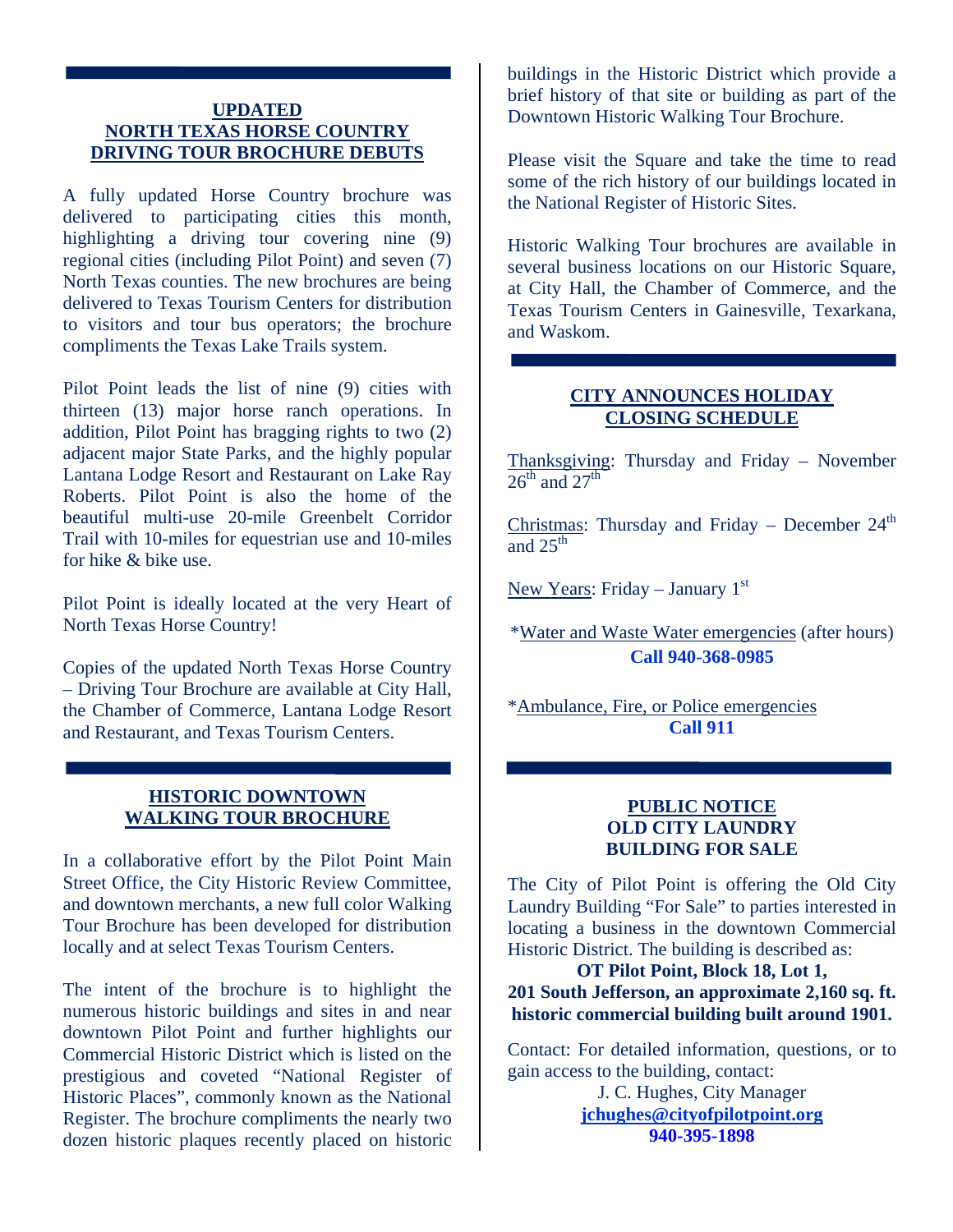# **MONTHLY \$\$ CASH \$\$ DRAWING ON THE SQUARE**

In addition to the Chamber of Commerce program asking residents to spend at least \$20 on the  $20<sup>th</sup>$  of each month in Pilot Point to help support the local economy, the Chamber previously announced the recent return of the Merchant Gift Drawing on the Square on the  $2<sup>nd</sup>$ Saturday of each month.

# **The next drawing will be held Saturday, December 12<sup>th</sup>, at 4 pm on the Square. Live music will be provided at 8 pm by Bois D'arcs and Gary Kyle.**

As a reminder, you must visit and qualify at participating stores in town each month. For detailed rules on how to qualify, and a list of the participating business locations, please call the Chamber at **940-686-5385** or by emailing **chamber.ofcommerce@cebridge.net**

## **YOU MUST BE PRESENT TO WIN!**

#### **CODE ENFORCEMENT CORNER**

102 East Main St. Pilot Point, Texas 76258

# **"We Need Your Help"**

Maintaining livable neighborhoods is a joint enforcement effort between city government and our residents. The city code ordinances are intended to improve the quality of life and protect property values, but we need your assistance in spotting violations.

December Highlight – High Grass and Weeds

• While high grass and weeds tend to be spring and summer issue, recent rains and warm weather have encouraged the continued growth of grass and weeds. Any grass or weeds over 12 inches in height is a code violation and must be addressed immediately.

• You are also responsible for maintaining grass and weeds to the edge of the hard surfaced roadway.

If you notice a violation of the high grass and weeds ordinance, or any other unsightly location, accumulation of debris, or any unhealthy condition, you are strongly encouraged to contact the City Code Enforcement Office at:

#### **Call 940-686-2165**

**Email: lrose@cityofpilotpoint.org** *\* Please do your part to clean up Pilot Point!* 

## **LIBRARY LINKS**

324 South Washington St. Pilot Point, TX 76258 Tuesday – Friday 8:30 PM – 5:30 PM Saturday 9:00 PM – 2:00 PM

- **Health Focus:** November is Diabetes Awareness Month and the Pilot Point Community Library has an assortment of resources to help shine a spotlight on a serious disease that 24 million people suffer from and another 57 million are at risk of developing. The library will highlight a variety of books, videos and online resources all month that includes cookbooks, meal planners, self-care guides and other educational materials to assist you in managing diabetes.
- **Children's Programs:** The library will offer area children ages 5 through 12 a special Thanksgiving craft and activity program on Tuesday, November  $24<sup>th</sup>$  from 11:00 until noon. The one-hour free program will be repeated again at 3:00 p.m. for those who are not able to attend the morning session. Children who attend will not only have a cornucopia of fun, but will also be eligible to win a copy of the Disney movie *Up* that will be given away in a drawing on November 25<sup>th</sup>.

**\*For more information about our other library services or securing a library card, please call: 940 686-5004 or visit our new Library website at:** 

**www.pilotpointlibrary.org**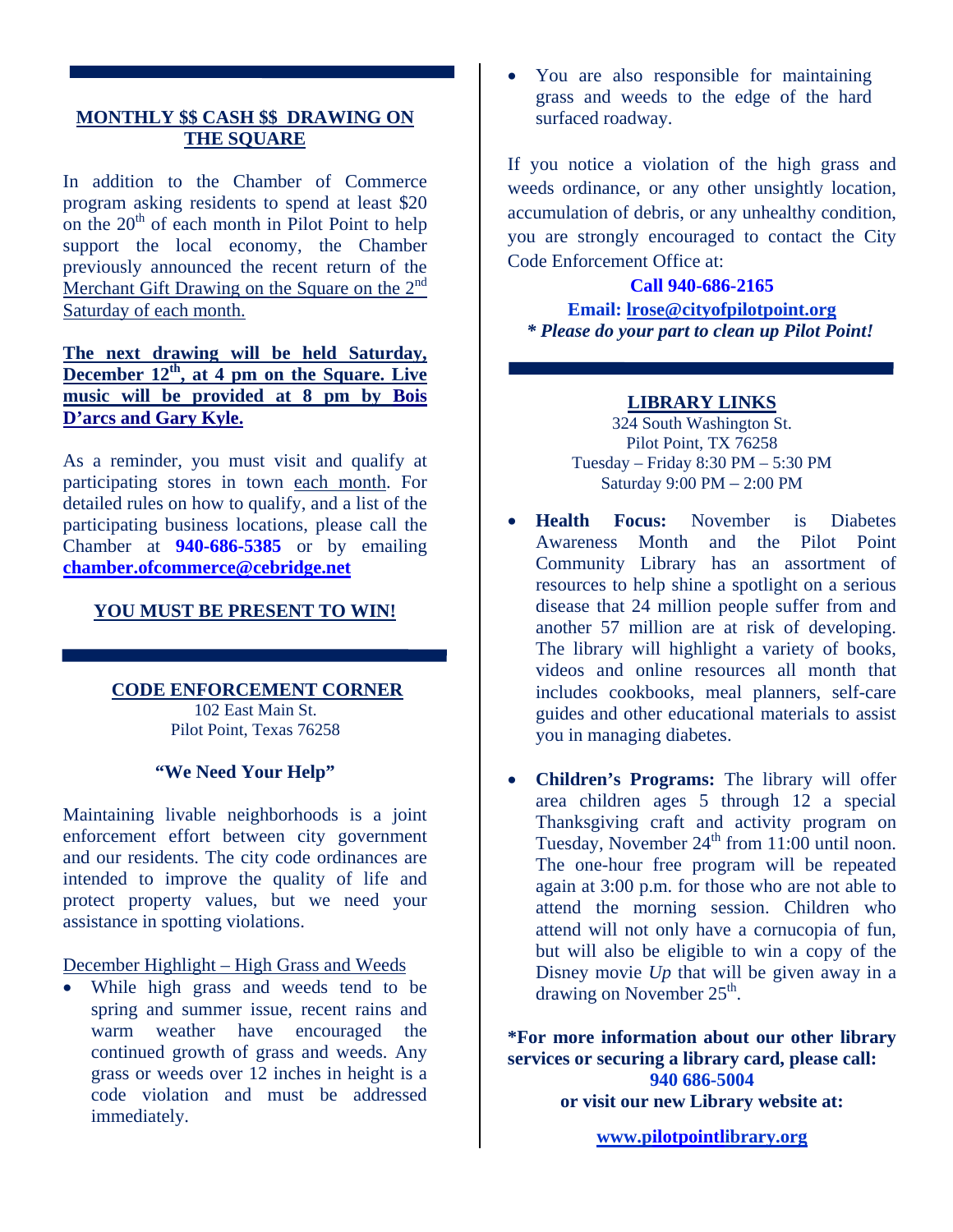#### **FIRE/EMS/AMBULANCE:** 110 W. Division St P.O. Box 457 Pilot Point, TX. 76258 **Call 911 for Emergencies**

- Holiday Safety Tips **–** Fire safety is a major concern this time of year with heaters being turned on and Christmas trees and lights being installed. Be smart!
	- $\triangle$  Install new batteries in smoke detectors install smoke detectors if you do not have them already installed
	- $\triangle$  Have a fire evacuation plan for your family
	- Don't overload electrical circuits
	- If you use a live tree, keep it watered
	- Never use flammable decorations on a tree
	- ❖ ALWAYS unplug tree and decorative lights when you are not home and before you go to bed
	- Never run extension cords under rugs or carpet or near water sources
	- Never leave candles unattended
	- \* Keep young children away from all electrical decorations
	- $\triangleleft$  Have your heating system and/or fire place chimneys checked before operating
	- ❖ Keep all open heating sources away from flammable material or clothing
	- For non-emergency information or questions, **call 940-686-5038** or email the fire department at: **admin@ppfd.org**

#### **Have a happy and safe holiday!**

#### **POLICE DEPARTMENT:** 102 East Main St. Pilot Point, Texas 76258 **Call 911 for Emergencies**

- Holiday Safety Tips **–** Home and personal security are a major concern this time of year. Plan ahead to prevent thefts and break ins!
	- Santa comes down the chimney, not the doors or windows – so keep windows and doors locked and your blinds pulled
	- Alert your neighbors if you are going to be out of town during the holidays
- $\triangle$  Be alert to all of your surroundings while shopping and going to and from your car
- Try to shop during daylight hours, or in highly lighted areas
- $\div$  Try to not shop alone take a shopping buddy along for additional safety
- Carry minimal cash and do not wear jewelry
- **❖** Have you cars keys in your hand and ready to use, especially if you have a car alarm
- For non-emergency information or questions, **call 940-686-2969**

#### **Plan Ahead and Be Safe!**

#### **VOLUNTEERS STILL NEEDED FOR CITY BOARDS**

The City of Pilot Point needs volunteers on numerous Advisory Boards. We have positions available immediately for appointment by the City Council for the following boards:

- **Planning and Zoning Commission** (Dec 31<sup>st</sup>)
- **Board of Adjustment and Appeals**
- **Main Street Advisory Board** (Dec, 31<sup>st</sup>)
- **Historic Review Board**

For application forms and instructions visit: **http://www.cityofpilotpoint.org**

Search the "City Government - Volunteer Opportunity" section or call Lisa Henderson @ **940-686-2165**.

#### **CHAMBER RAFFLE TICKETS ARE STILL AVAILABLE**

Raffle tickets are available from the Chamber of Commerce as a Chamber Fund Raiser!  $1<sup>st</sup>$  prize will be \$500 cash donated by Northstar Bank and Point Bank. The  $2<sup>nd</sup>$  prize is a \$300.00 gift certificate donated by The Purple Door Day Spa. The 3rd prize is \$200.00 cash donated by Dr. Rene Scott. Tickets are \$1.00 each or 6 for \$5.00 and you do not have to be present to win. Proceeds will help support community activities for your local Chamber of Commerce.

Please contact the Chamber of Commerce for a list of locations or contacts to purchase tickets or call: **940-686-5385**  or email **chamber.ofcommerce@cebridge.net**